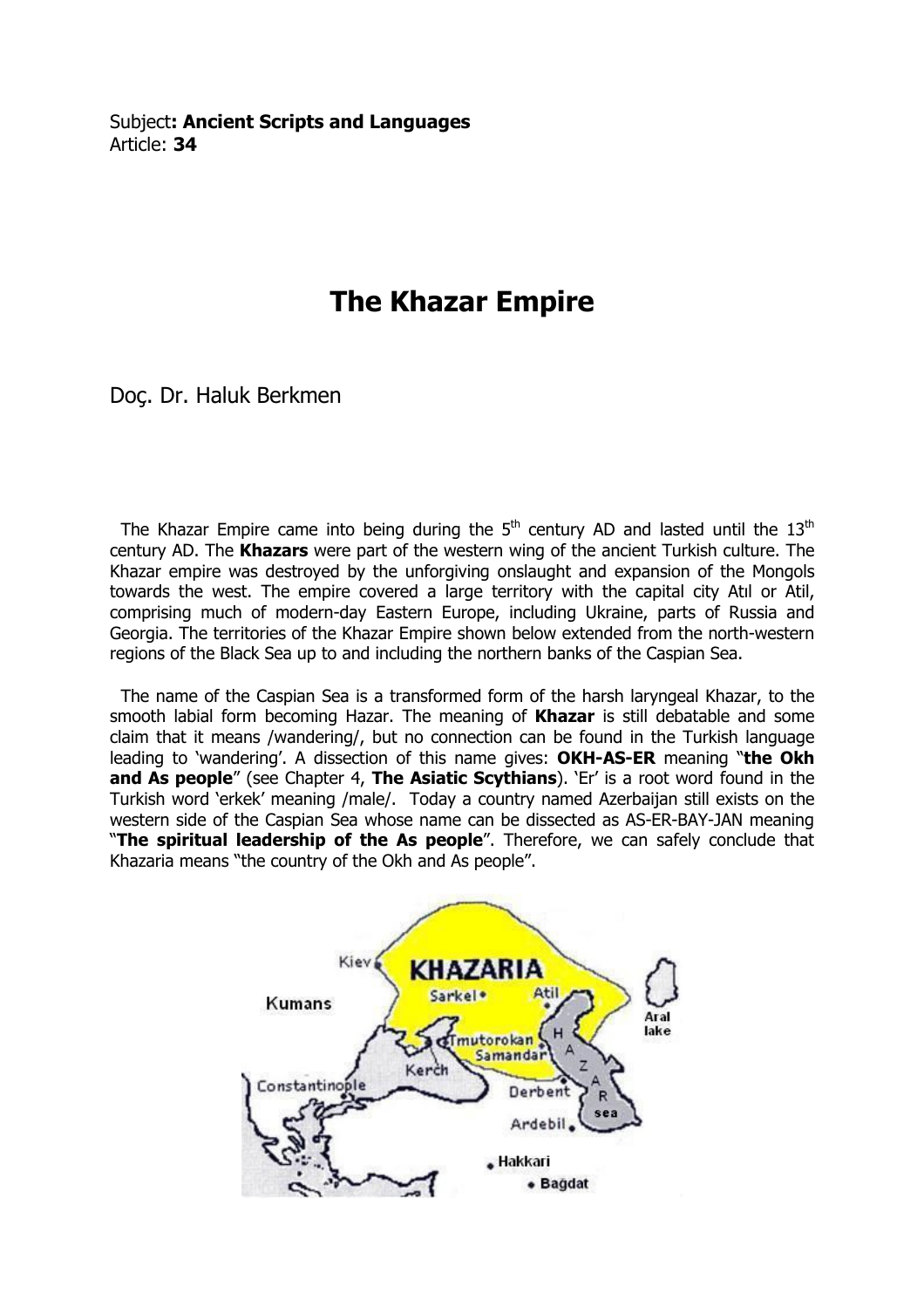The Khazar people belonged to a grouping of Turks who spoke a Turkic dialect and used the runic alphabet of the Orhun syllabary belonging to the Gökturks of central Asia. The rovalty of the Khazars was descended from the Ashina (Asena) or **AS-ANA** Turks, who were most probably a matriarchal society. Since As-Ana means "As Mother" we can safely guess that they were culturally and most probably genetically related to the Scythians and Amazons who lived in the same region some centuries ago (see Chapter 33, Western Anatolia).

2

 The capital city of the Khazars was Atıl or Atil and both forms have important meanings in the Turkish language. 'Atil' means /leap forward/ and 'Atil' means /the region of horses/ as 'at' means horse and 'il' means region or city. Both meanings imply "horse mounted expansion". Kiev, which is the capital city of Ukraine was established by the Khazars. Kiev is a name concatenated from two Turkish words **Kiyi** and Ev meaning "shore house"; a name quite appropriate for the ancient settlement which is located on the shores of the Dnipro River.

 The religion of the Khazars was Tengriism, whose religious leaders were shamans. Tengriism focuses on a supreme sky deity called Tengri, Tangra or Tanrı. As the Christian Russians from the west and the Islamic Arabs from the south increased their attacks towards Khazaria, the royalty who believed in Tengri, decided to adopt the monotheistic religion of Judaism as the one most distanced and least intrusive. In this selection they hoped to remain free of the physical as well as the spiritual pressure of the surrounding powers.

 Khazars were judged according to Tōra. This word means "orders of the Khagan" and is linked to the root word Töre meaning *customs; unwritten law of people* in the Turkish language. All other tribes were judged according to their own laws, a clear indication to the permissiveness of the Asiatic culture. The Khazars were ruled by a succession of Jewish kings until the Mongols came from the east and destroyed their cities. As the Khazar Empire came to its end the Khazars dispersed in all directions and formed local communities in Hungary, Germany, Lithuania, Ukraine and Ossetia. Since Khazar males were expert riders – a cultural trait handed over from their ancestral Turkic origin- they formed the elite light cavalry of most western armies. These riders came to be known as the **Huszar** in Hungary and the Hussard in France. There is a city called Khusar-Kintsag in northern Caucasus, which was probably founded by the ancient Khasars. Below we see a representation of a Hussard. The tall hat is a transformed form of the Asiatic **kalpak**.



**Hussard**